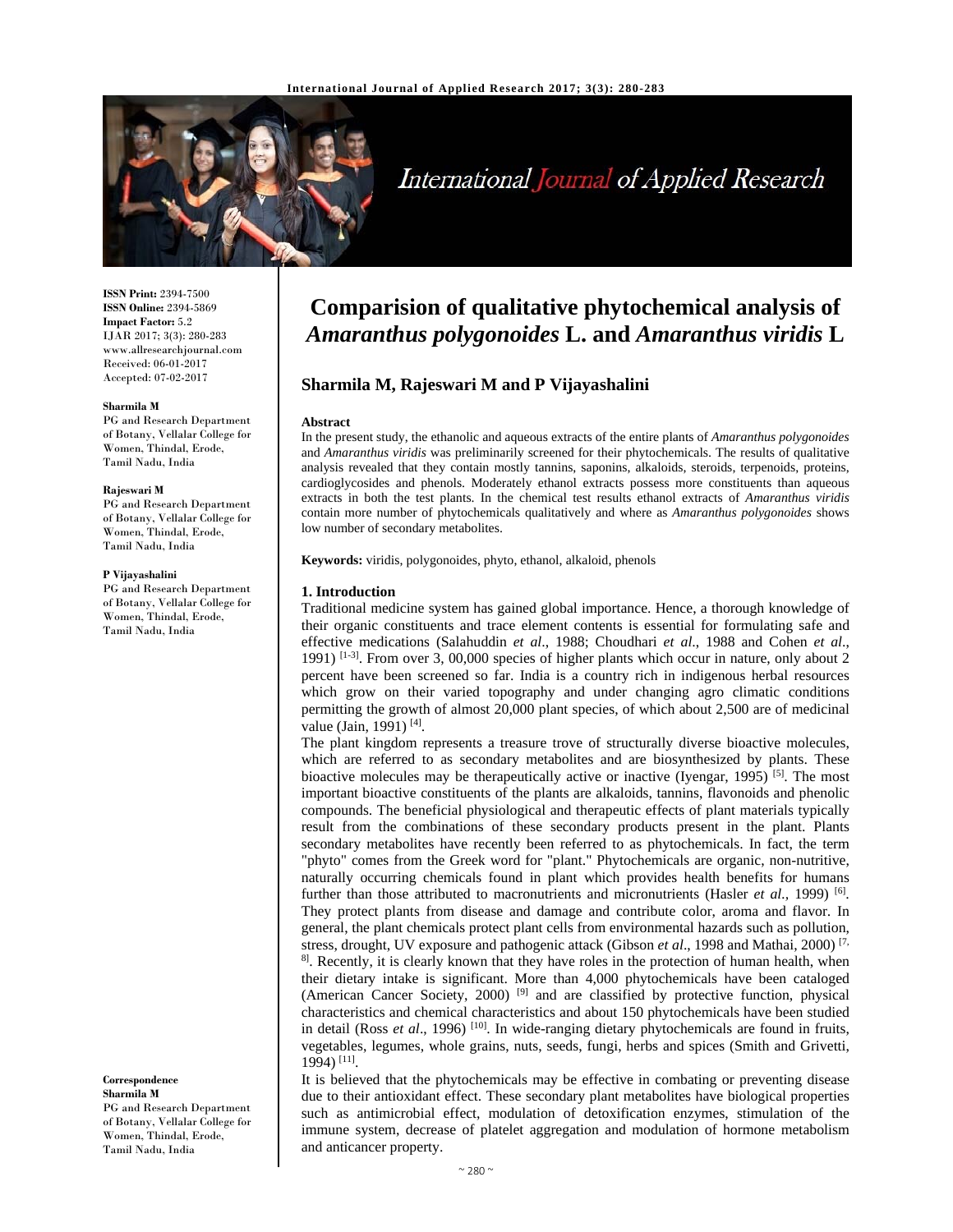Antioxidants protect other molecules (*in vivo*) from oxidation when they are exposed to free radicals and reactive oxygen species which have been implicated in the aetiology of many diseases and in food deterioration and spoilage (Farombi, 2000 and Koleva *et al*., 2000) [12, 13].

The phytochemical interaction and trace components may alter the drug response in ways that cannot currently be replicated with a combination of few curative active ingredients (Fabricant and Daniel, 2001) [14]. Pharmaceutical researchers recognize the concept of drug synergism but note that clinical trials may be used to investigate the efficacy of a particular herbal preparation, provided the formulation of that herb is consistent (Izhaki Ido and Emodin, 2002) <sup>[15]</sup>. In recent years, phytochemicals previously with unknown pharmacological activities, have been extensively investigated as a source of medicinal agents which would further be valuable in discovering the actual value of folkloric remedies. (Iyengar, 1995; Zheng and Wang, 2001; Mojab *et al*., 2003; Cai *et al*., 2003 and Krishnaraju *et al.*, 2005)<sup>[5, 16-19]. There is evidence that using</sup> some alternative medicines especially those evolving herbs, metals, minerals or other materials involves potentially serious risks including toxicity (Panchabhai *et al.*, 2008)<sup>[20]</sup>. With the development of natural product chemistry, the potential of chemotaxonomy is now being increasingly obvious. If we can come back to our nature, culture and tradition on use of medicinal plants it can bring up a bright and healthy new generation (Kirtikar and Basu 1918) [21].

With this connection, the present study has selected two medicinal plants *Amaranthus polygonoides* L. and *Amaranthus viridis* L*.* to screen the phytochemicals.

#### **2. Materials and Methods**

#### **2.1 Collection of Plant materials**

The entire plants parts of *Amaranthus polygonoides* L. and *Amaranthus viridis* L. were collected from Erode district, Tamil Nadu, India and were authenticated and deposited at the PG and Research Department of Botany, Vellalar College for Women, Erode (Tamil Nadu), India. Fresh plants were collected and air-dried at room temperature and then homogenized to obtain coarse powder. The powdered test plants was extracted (Mukherjee, 2002)  $[22]$  with the solvent ethanol by hot extraction using soxhlet apparatus, collected and stored in a vial for further analysis.

## **2.2 Preparation of plant extracts**

### **2.2.1 Hot water extraction**

5gm of dried finely powdered plant materials was taken in a beaker and 200ml of distilled water was added. The mixture washed on a hot plate with continuous stirring at 30º- 40ºC for 20 minutes. Then the water extract was filtered through filter paper and the filtrate was used for the phytochemical analysis. The water extract was kept in refrigerator when not in use.

#### **2.2.2 Solvent extraction**

Crude plant extracts was prepared by Soxhlet extraction method. About 20gm of powdered plant material was uniformlypacked into a thimble and extracted with 250ml of ethanol solvent separately. Theprocess of extraction continues for 24 hours or till the solvent insiphon tube of an extractor become colorless. After that the extract was taken in a beaker and kept on hot plate and heated at 30-40ºC till all the solvent got evaporated. Dried extract was kept in refrigerator at 4 ºC for their future use in phytochemical analysis.

#### **2.3 Phytochemical Analysis**

#### **2.3.1 Qualitative Phytochemical analysis**

Phytochemicals are naturally occurring and biologically active plant compounds that have potential disease inhibiting capabilities. Plants are endowed with various phytochemical screening of proteins, alkaloids, terpenoids, tannins, flavonoids, saponins, steroids, cardiac glycosides and quinine present in the powder entire plants parts of *Amaranthus polygonoides* and *Amaranthus viridis* in ethanol and water extracts were carried out the following standard procedure of Harborne 1973 [23], Edeoga *et al*., 2005 [24].

#### **2.3.1.1 Tests for Proteins**

1 ml of sample was taken, to that few drops of Bradford reagent was added and observed for blue colour development.

#### **2.3.1.2 Test for Tannins**

1 ml of sample was taken; to that few drops of 0.1% ferric chloride was added and observed for blue / black colourization / brownish green.

#### **2.3.1.3 Test for Flavonoids**

1 ml of sample was taken, to that concentrated HCL and magnesium chloride was added and observed for pink tomato red colour.

#### **2.3.1.4 Test for Alkaloids**

1 ml of sample was taken, to that few drops of dragandoff reagent was added and observed for orange red colour.

#### **2.3.1.5 Test for Steroids**

1 ml of sample was taken; to that  $10\%$  concentrated  $H_2SO_4$ was added and observed for green colour.

#### **2.3.1.6 Test for Saponins**

1 ml of sample was taken, to that 2 ml of  $H<sub>2</sub>O$  (shaken vigorously) was added and observed for foaming appearance.

#### **2.3.1.7 Test for Quinones**

1 ml of sample was taken, to that aqueous ammonia (shaking) was added and observed for change in colour of aqueous layer (pink, red or violet).

#### **2.3.1.8 Tests for Terpenoids**

1 ml of sample was taken; 2 ml of chloroform and concentrated H2SO4 was added and observed for reddish brown ring colour.

#### **2.3.1.9 Test for Cardiac Glycosides**

1 ml extract and glacial acetic acid 0.4 ml and ferric chloride solution and conc.  $H_2SO_4$  and observed for brown ring colour.

#### **3. Result and Discussion**

The phytochemical screening of ethanol and aqueous extracts of entire plant parts of *Amaranthus polygonoides* and *Amaranthus viridis* were subjected to qualitative phytochemical screening. Table 1 and 2 indicates the presence of tannins, phenols, alkaloids, steroids, saponins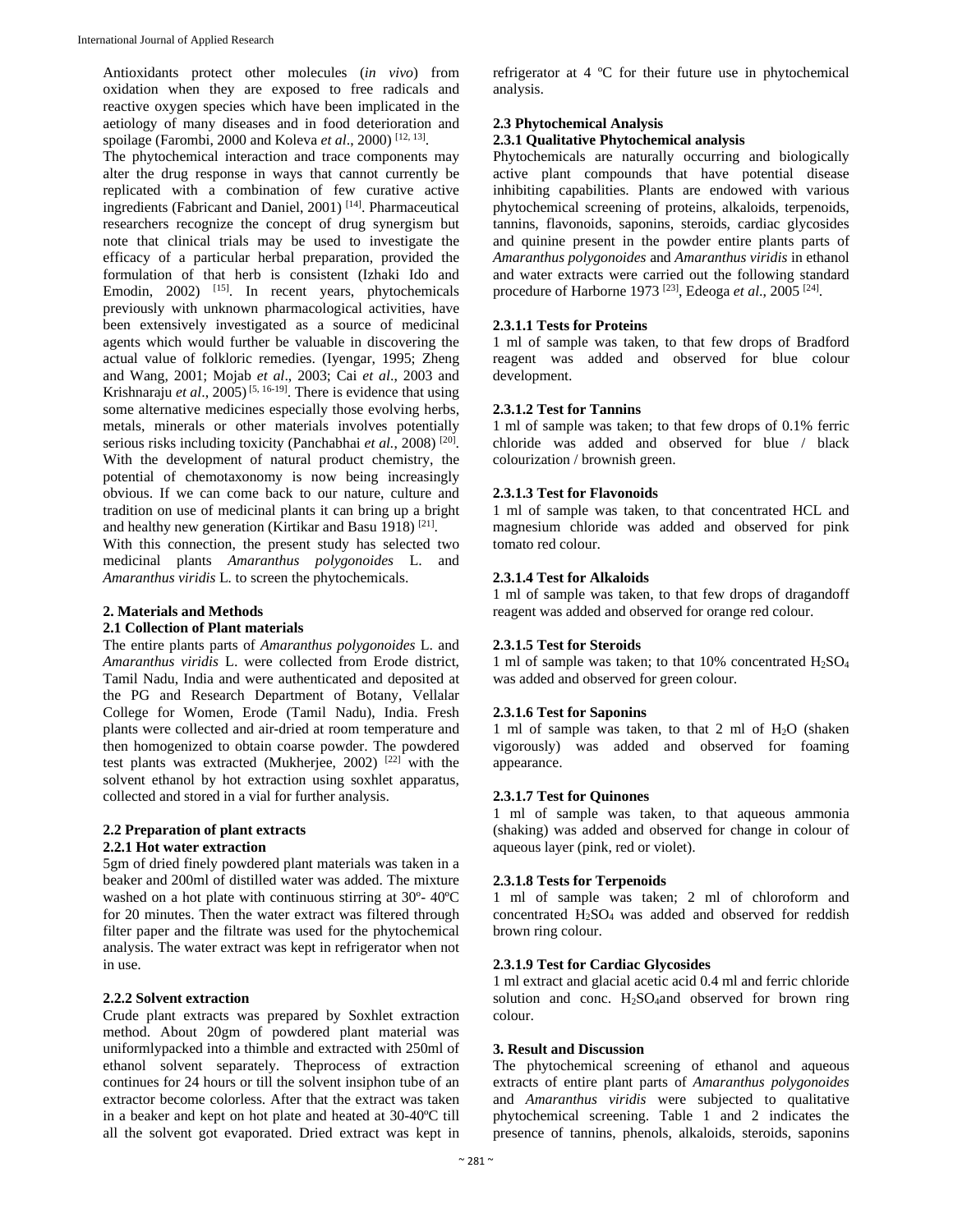and proteins while flavonoids, terpenoids, quinine and cardiac glycosides were absent in *Amaranthus polygonoides*  in ethanol extract only tannin, saponin present in aqueous extract. In *Amaranthus viridis* alkaloides, proteins, tannins, phenols, saponin, and cardioglycosides were present but flavonoides, quinone, terpenoides were absent. Moderately ethanol extracts possess more constituents than aqueous extracts in both the test plants. In the chemical test results ethanol extracts of *Amaranthus viridis* contain more number of phytochemicals qualitatively and where as *Amaranthus polygonoides* shows low number of secondary metabolites. Both ethanol and aqueous extracts exhibited the presence or absence of phytochemical constituents are displayed in (+) or (-) symbol.

**Table 1:** Preliminary Phytochemical screening of *Amaranthus polygonoides* Linn.

|    | S. No   Phyto compounds | Ethanol extract   Aqueous extract |
|----|-------------------------|-----------------------------------|
|    | Tanins                  |                                   |
| 2. | Phenols                 |                                   |
| 3. | Saponin                 |                                   |
| 4. | Flavonoids              |                                   |
| 5. | Alkaloids               |                                   |
| 6. | Proteins                |                                   |
| 7. | Steroid                 |                                   |
| 8. | Quinones                |                                   |
| 9. | Terpenoid               |                                   |
| 10 | Cardio glycosides       |                                   |

(**'+'**) indicates presence; while (**'–'**) stands for absence.

**Table 2:** Preliminary Phytochemical screening of *Amaranthus viridis* Linn.

|    | S. No.   Phytocompounds | Ethanol extract   Aqueous extract |
|----|-------------------------|-----------------------------------|
|    | Tanins                  |                                   |
| 2. | Phenols                 |                                   |
| 3. | Saponin                 |                                   |
| 4. | Flavonoids              |                                   |
| 5. | Alkaloids               |                                   |
| 6. | Proteins                |                                   |
| 7. | Steroid                 |                                   |
| 8. | quinones                |                                   |
| 9. | terpenoid               |                                   |
| 10 | Cardio glycosides       |                                   |

(**'+'**) indicates presence**;** while (**'–')** stands for absence.

Similarly Farhana and Sahera (2016)<sup>[25]</sup> reported that the leaf extract of *Murraya koenigii, Punica granatum, Jatropha curcas, Lawsonia inermis, Capsicum annum, Syzygium cumini* were investigated for its phytochemical analysis. Qualitative phytochemical analysis of these plants confirm the various secondary metabolites like saponins, terpenoids, steroids, anthocyanins, tannis, flavonoids and alkaloids. Therefore these secondary metabolites had played fundamental role in controlling the vegetable diseases due to their antioxidant activities. This study provides the information for preventing the plant diseases at affordable cost and eco-friendly. Salem Mohamed *et al.*, (2016) <sup>[26]</sup> proved that quantities analysis of ethanolic extract of leaves of *Ephedra altissima* had significant amount of chemical compounds 87% moreover the aqueous crude extract were moderate 82% and the Chloroform 79% and acetone extracts 77% were lowliest. Medicinal plants are major remedy for a variety of diseases and have been used since time immemorial. *Phytolacca dodecandra* L 'Herit (Endod: Amharic) is an African soapberry that grows as shrub or

climber native to Ethiopia and Eritrea. The aim of the present study was to screen the various phytochemicals from the benzene, CCl4, hexane, and aqueous extracts of leaves, fruits and stem of *P. dodecandra*. All solvent extracts were investigated to qualitative preliminary phytochemical screening using prescribed methods by Kumar *et al*., (2016) [27]. The results showed that the plant has various secondary metabolites like alkaloids, protein and amino acids, saponins, flavonoids, terpenoids and total phenols and tannins. The phytochemicals generated data from the four different extracts of *P. dodecandra* may be used as tools for quality control of drugs in the future, for the healing of a diversity of disease conditions.

Rajani *et al*., (2017) [28] identified that the phytochemicals are the most important sources for the treatment of common diseases. The present investigation deals with the qualitative phytochemical analysis of leaves of ten medicinal plants. These are *Bauhinia variegata* Linn. (Caesalpiniaceae), *Calotropis procera* (Ait.) R.Br. (Asclepiadaceae), *Catharanthus roseus* (Linn.) Don. (Apocynaceae), *Lantana camara* (Linn.) Var. (Verbenaceae), *Mangifera indica* Linn. (Anacardiaceae), *Moringa oleifera* Lamk. (Moringaceae), *Ocimum sanctum* Linn. (Lamiaceae), *Pithecellobium dulce* (Roxb) Benth. (Mimosaceae), *Solanum nigrum* Linn. (Solanaceae), *Tinospora cordifolia* (Willd.) Mier. ex Hook. f. and Th. (Menispermaceae). Methonolic extracts of powder of leaves were screened for qualitative determination of different phytochemicals like alkaloids, carbohydrates, glycosides, phytosterols, flavonoids, protein and amino acid, diterpenes, phenols and tannin. All plant materials were collected from Shivpuri district (M.P.)

#### **4. Conclusion**

Plant-derived substances have become of great interest owing to their versatile applications. Use of herbal medicine for the treatment of diseases and infections is as old as mankind. Plants are endowed with various phytochemical molecules such as vitamins, terpenoids, phenolic acids, lignins, stilbenes, tannins, flavonoids, quinones, coumarins, alkaloids, amines, betalains, and other metabolites, which are rich in antioxidant activity. According to the World Health Organization the use traditional medicine has proven to be efficacious and safe. The ingestion of natural antioxidants has been associated with reduced risks and in recent years, there has been a worldwide trend towards the use of the natural phytochemicals present in berry crops, teas, herbs, oilseeds, beans, fruits and vegetables. In order to promote the use of herbal medicines and the determination of their potentials, the scientific studies of medicinal plants should be more intensified especially those used as folk medicines and as traditional medicine.

#### **5. References**

- 1. Salahuddin A, Rahaman MS, Jasim UC, Jaripa B, Anwar MN. Gre. J. Sci. 1988; 22(4):77.
- 2. Choudhari MM. Tribes of Assam Plains. Guwahati Assam. New vistas in ethno botany. In: J.K. Maheswari (Ed.). Ethnobotany in south Asia, Scientific Publishers, Jodhpur (India). 1988, 1-11.
- 3. Cohen JI, Alcorn JB, Potter CS. Utilization and Conservation of genetic resources. International Projects for Sustainable Agri. Econ. Bot. 1991; 45:190- 199.